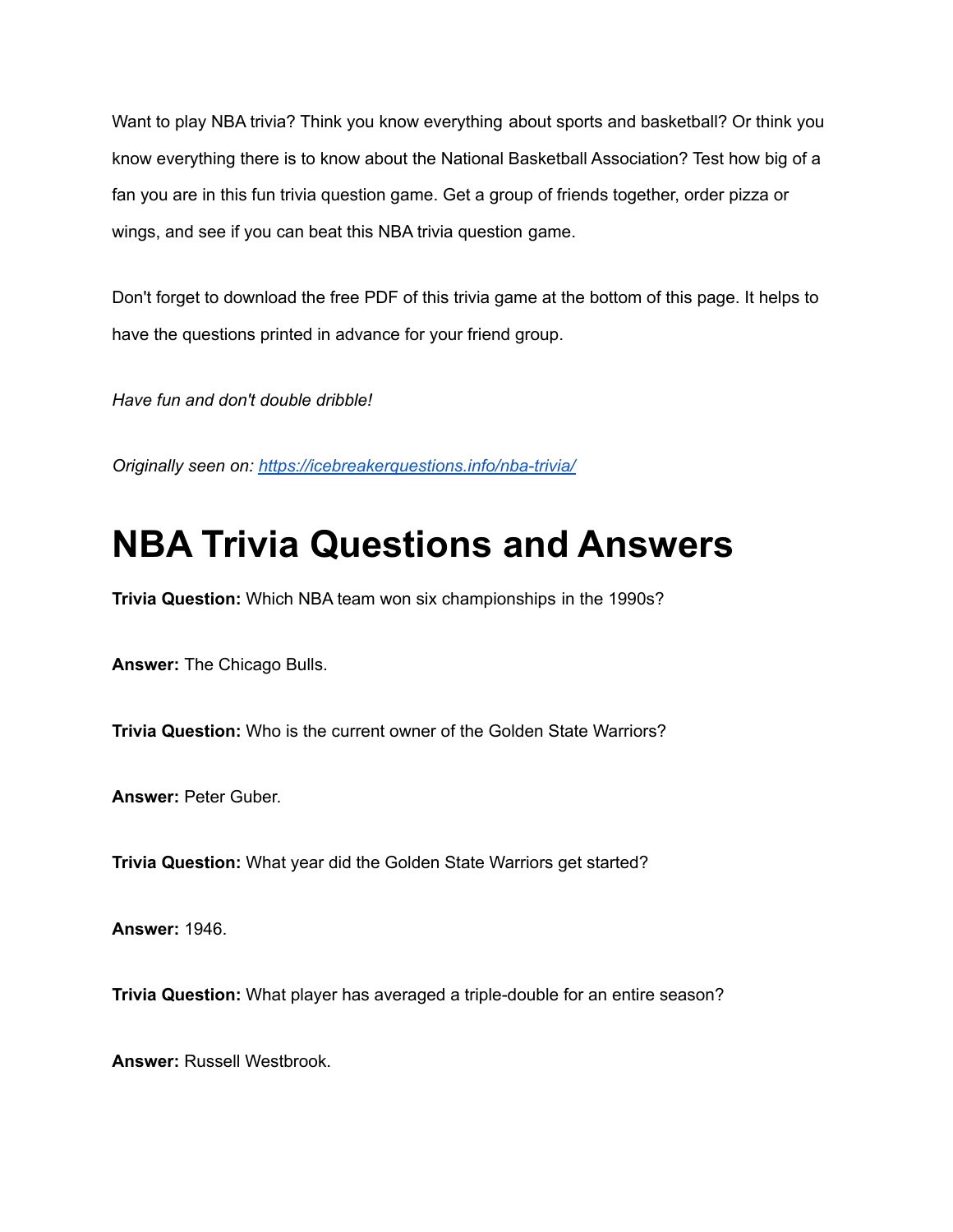**Trivia Question:** Who is the current owner of the Boston Celtics?

**Answer:** Wyc Grousbeck.

**Trivia Question:** How many championships do the Los Angeles Lakers hold?

**Answer:** 17 NBA championships.

**Trivia Question:** Which player has the second-highest total scored points in a single game?

**Answer:** Wilt Chamberlain.

**Trivia Question:** Which NBA player is the highest paid as of 2021?

**Answer:** LeBron James.

**Trivia Question:** Which three all-star NBA players helped the Chicago Bulls won multiple championships in the 1990s?

**Answer:** Scottie Pippen, Michael Jordan, and Dennis Rodman.

**Trivia Question:** Who won the first NBA finals MVP award?

**Answer:** Jerry West.

**Trivia Question:** Who was the tallest player in NBA history?

**Answer:** Manute Bol at 7' 7".

**Trivia Question:** Who was the shortest player in NBA history?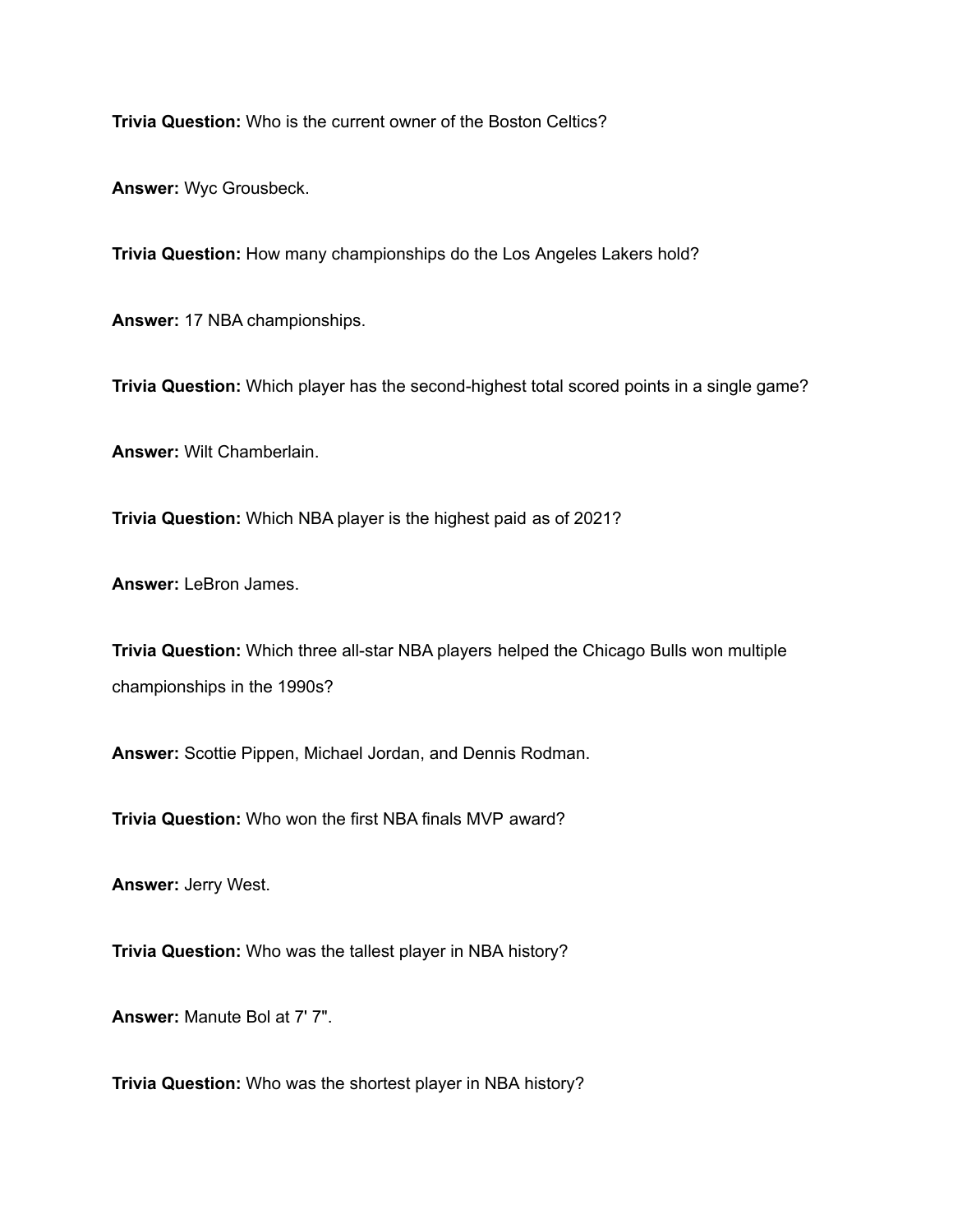**Answer:** Tyrone "Muggsy" Bogues at 5' 3".

**Trivia Question:** Who was the highest-paid player in NBA history?

**Answer:** LeBron James at \$343 million.

**Trivia Question:** Who holds the records for most "slam dunks" in the NBA?

**Answer:** Dwight Howard.

**Trivia Question:** What is the highest-scoring basketball game in history?

**Answer:** A triple-overtime game between Detroit Pistons and Denver Nuggets in 1983. Combined they scored 370 points.

**Trivia Question:** How many NBA Championships do the Chicago Bulls hold?

## **Answer:** 6.

**Trivia Question:** How many points do you earn when you make a basket from the free-throw line?

**Answer:** 2-points.

**Trivia Question:** How many NBA teams are there?

**Answer:** 30.

**Trivia Question:** Hubie Brown won NBA Coach of the Year for which team in 1977?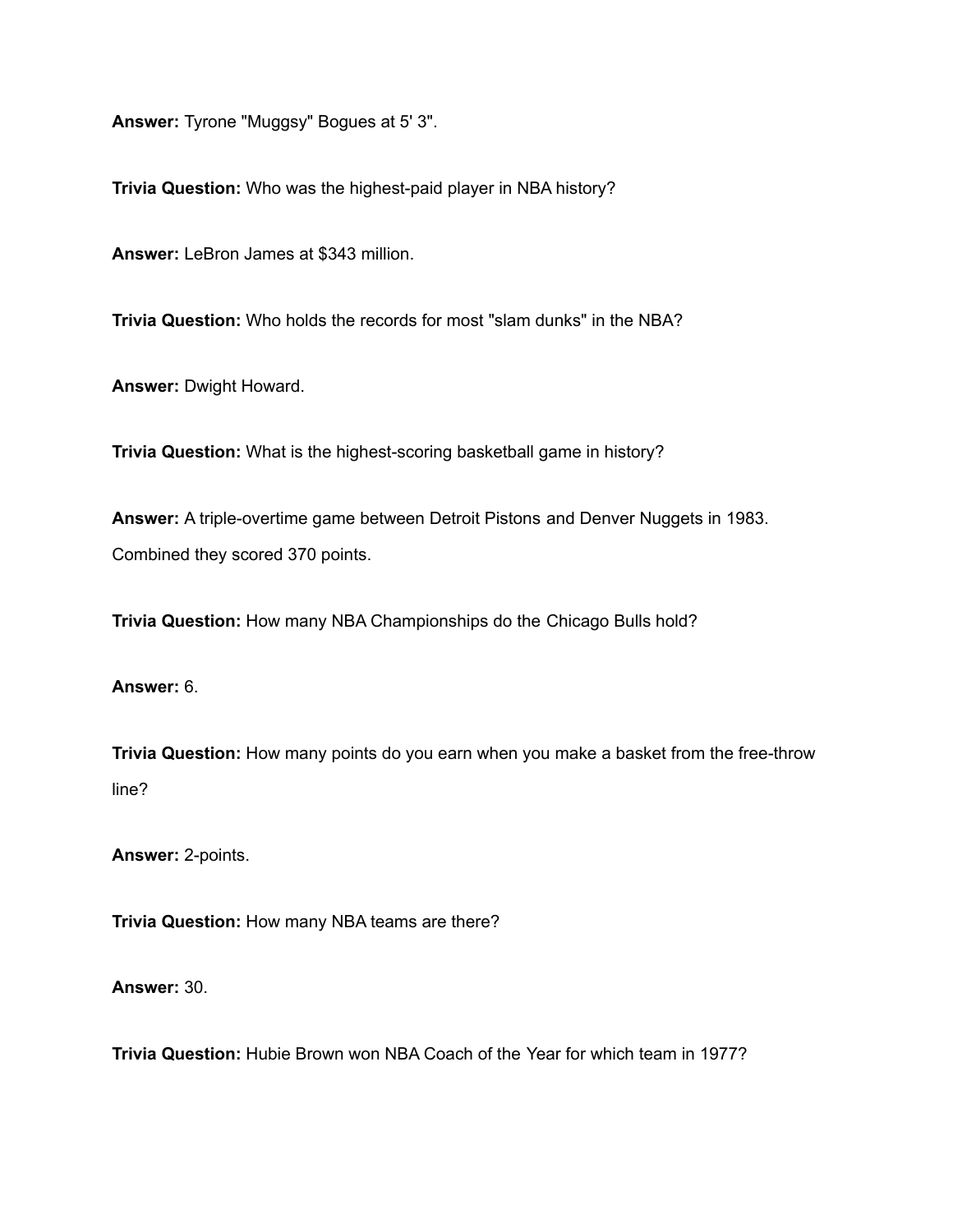**Answer:** Atlanta Hawks.

**Trivia Question:** How long is a regular-season NBA game?

**Answer:** 48-minutes long.

**Trivia Question:** Who scored 89 points with the New York Knicks in their first three starts in early 2012?

**Answer:** Jeremy Lin.

**Trivia Question:** Who has been awarded the NBA Finals MVP six times in a row while being on a losing team?

**Answer:** Michael Jordan.

**Trivia Question:** Which team does Lebron James play for in 2021?

**Answer:** Los Angeles Lakers.

**Trivia Question:** Ricky Rubio made his NBA debut in which year?

**Answer:** 2011.

**Trivia Question:** Michael Jordan made his NBA debut in which year?

**Answer:** 1984.

**Trivia Question:** When was the first NBA all-star game played?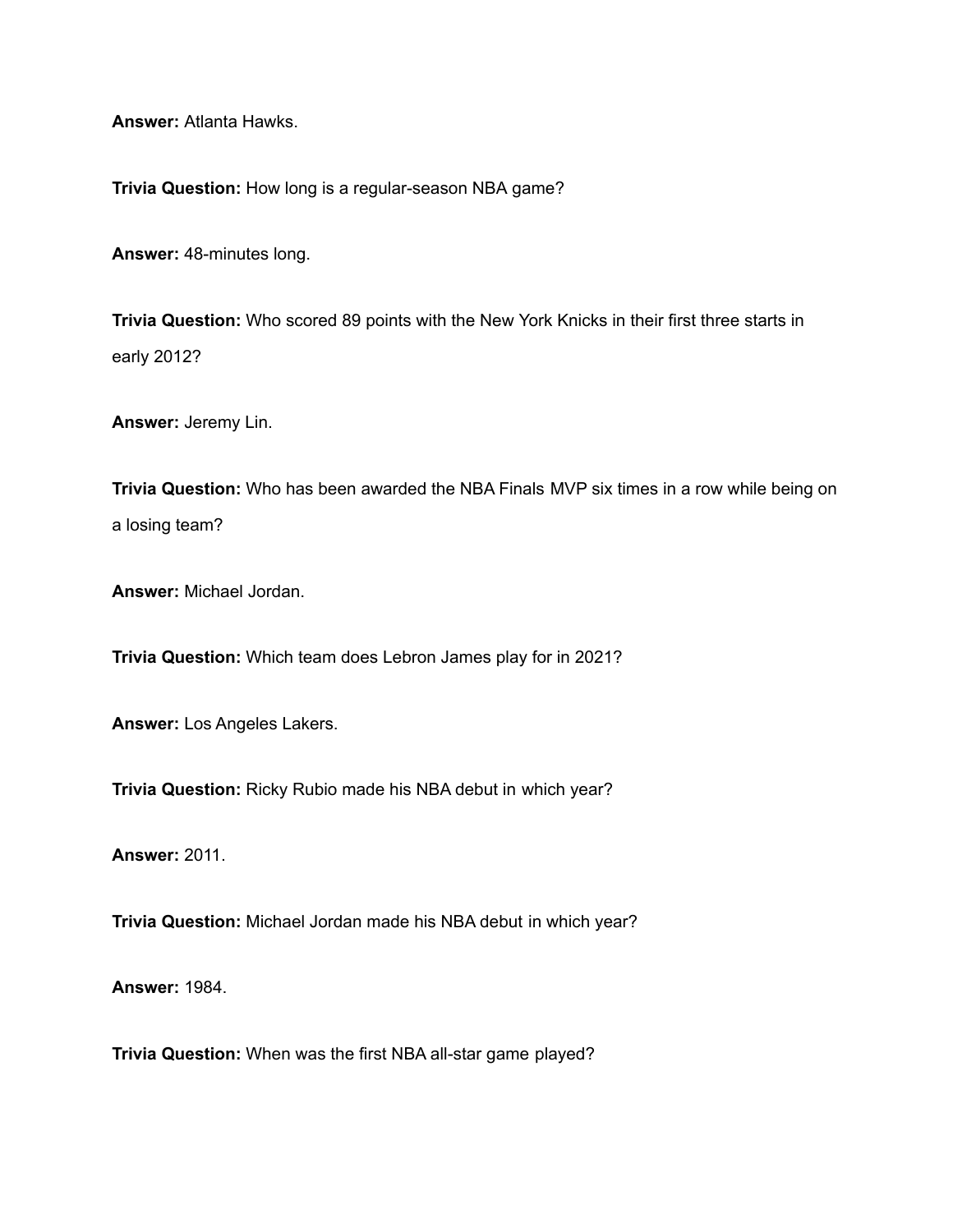**Answer:** 1951.

**Trivia Question:** When was the NBA established?

**Answer:** 1946.

**Trivia Question:** Who was the first team to join the NBA?

**Answer:** The Sacramento Kings.

**Trivia Question:** What is Joe Fulks best known for doing in one game?

**Answer:** A two-handed to one-handed shot.

**Trivia Question:** Shaquille O'Neal currently holds his doctorate. True or false?

**Answer:** True.

**Trivia Question:** The NBA released their list of the 50 greatest players in what year?

**Answer:** 1996.

**Trivia Question:** Who is the youngest player to play in the NBA?

**Answer:** James Wiseman.

**Trivia Question:** A jump shot is worth how many points?

**Answer:** 3-points.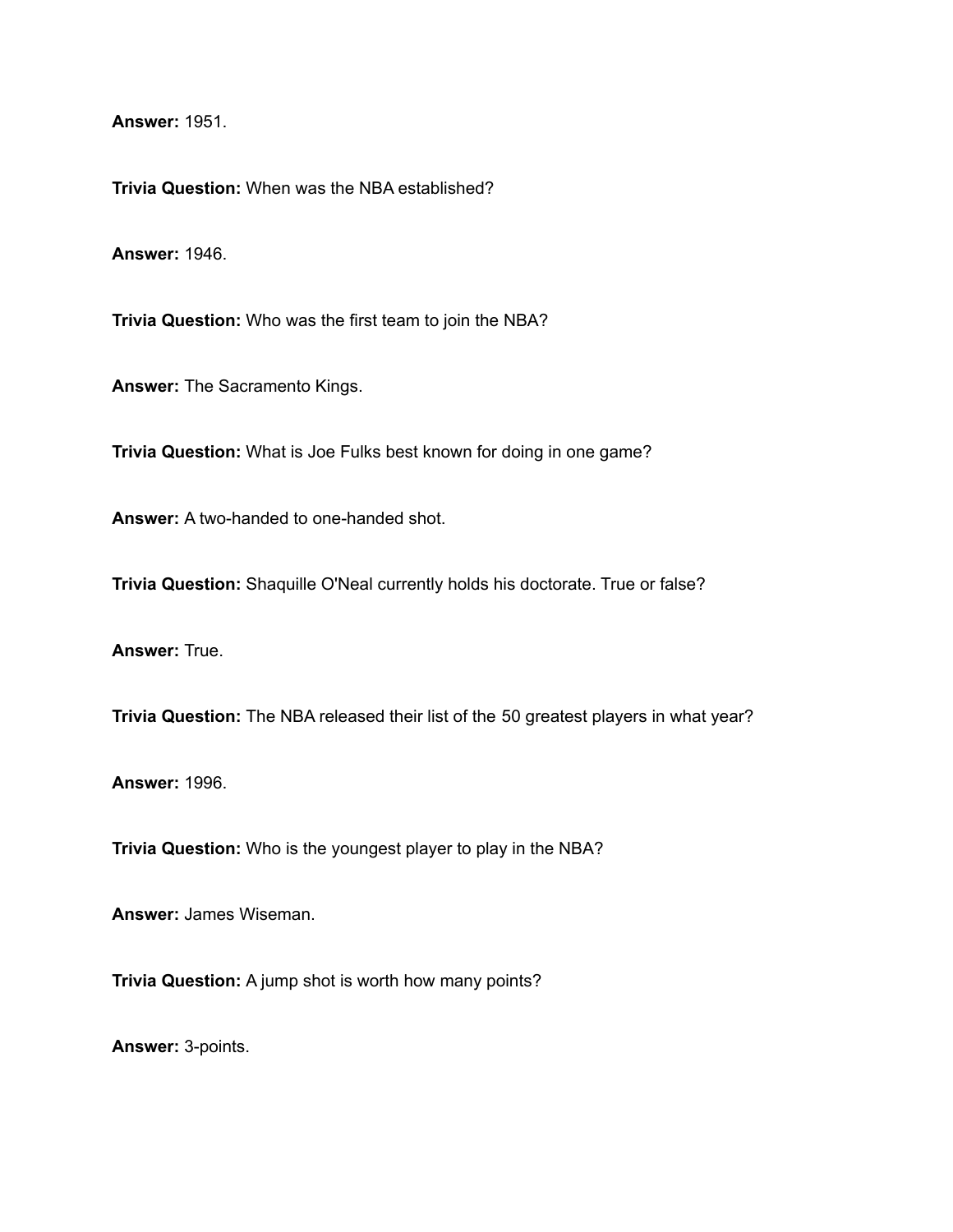**Trivia Question:** What was the original name of the Los Angeles Lakers?

**Answer:** The Minneapolis Lakers.

**Trivia Question:** What year was the Atlanta Hawks founded?

**Answer:** 1946.

**Trivia Question:** How is the tallest defensive player in the NBA?

**Answer:** Tacko Fall at 7' 5".

**Trivia Question:** San Antonio has an NBA team named what?

**Answer:** The San Antonio Spurs.

**Trivia Question:** How many players are currently on the roster for each NBA team?

**Answer:** 15 players.

**Trivia Question:** Who is the first player in NBA history to be elected as the league MVP?

**Answer:** Lebron James.

**Trivia Question:** The Philadelphia Warriors was a basketball team in the NBA. True or false?

**Answer:** True.

**Trivia Question:** What year was the first NBA game held?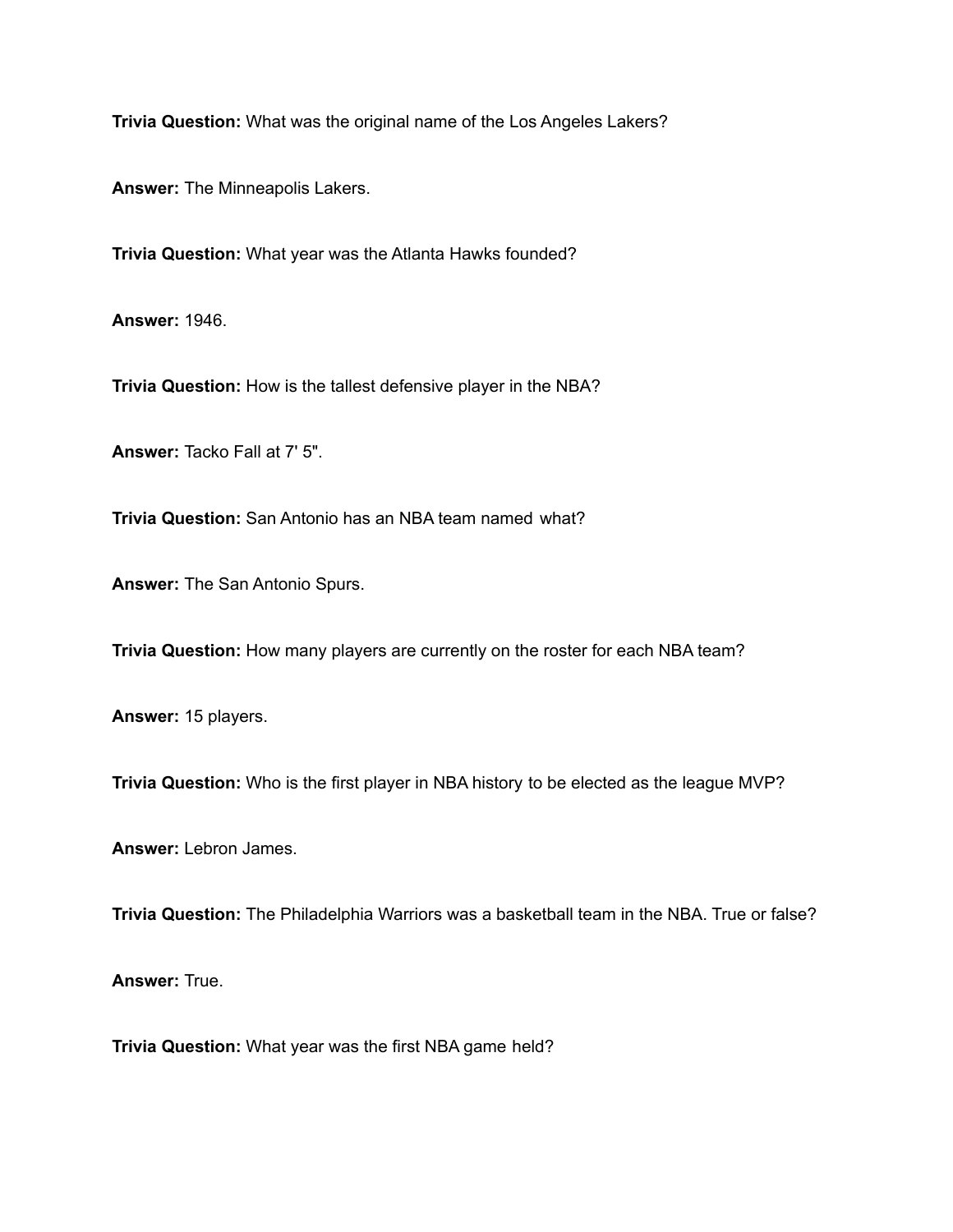**Answer:** 1946.

**Trivia Question:** What season does the NBA draft normally take place?

**Answer:** At the end of June.

**Trivia Question:** Who is the oldest basketball player?

**Answer:** Nat Hickey played at 45 years old.

**Trivia Question:** What former NBA player was the inspiration for the NBA logo?

**Answer:** Wilt Chamberlain.

**Trivia Question:** Kyrie Irving was born in which country?

**Answer:** Australia.

**Trivia Question:** Which NBA team has won the most championships?

**Answer:** The Los Angeles Lakers.

**Trivia Question:** Which NBA player has had the longest career in the NBA?

**Answer:** Vince Carter with 22 seasons.

**Trivia Question:** What was the proposed alternative name for the Cleveland Cavaliers (in 1980-1983)?

**Answer:** Ohio Cavaliers.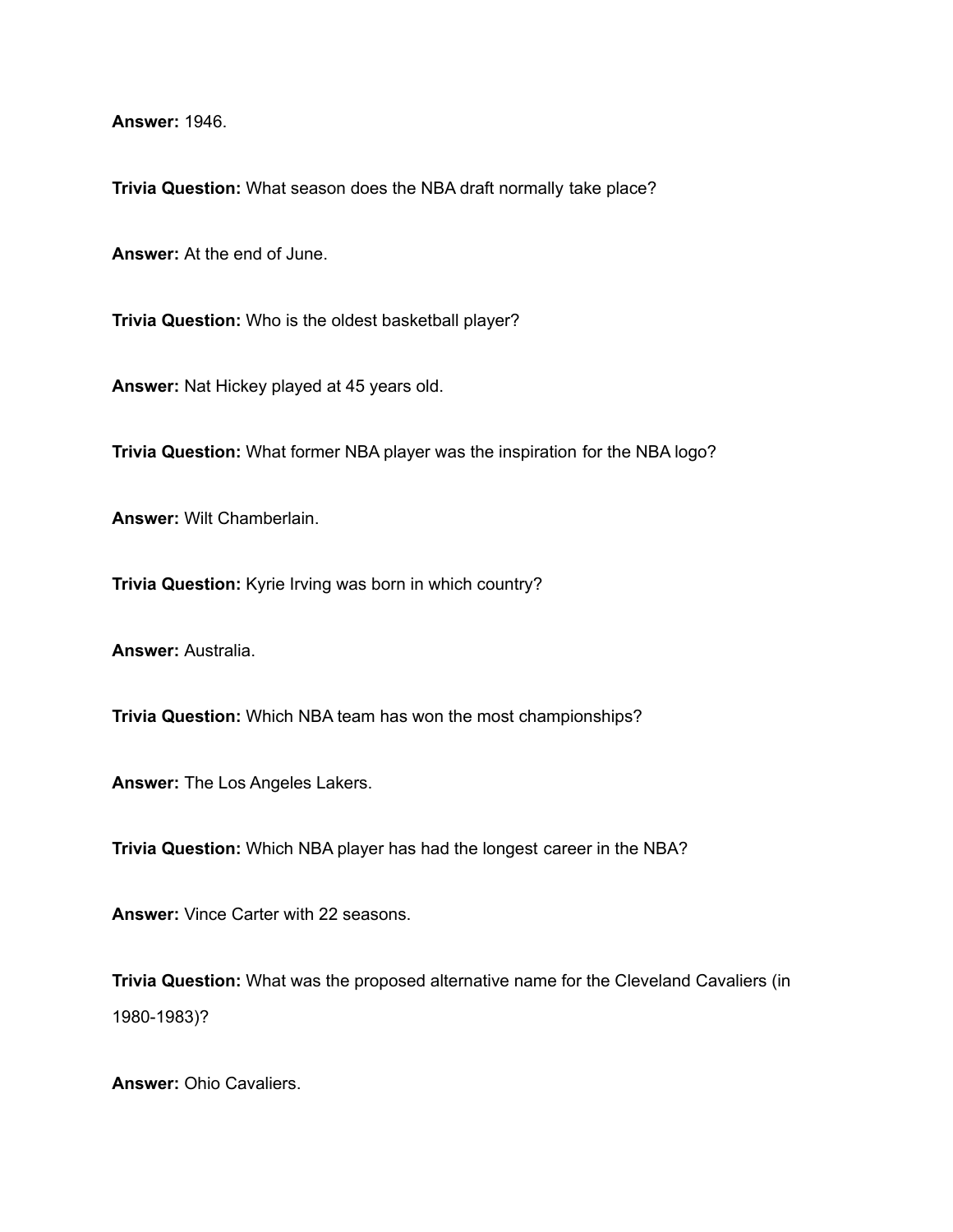**Trivia Question:** How many NBA championships has the Miami Heat won?

**Answer:** 3.

**Trivia Question:** Which NBA team has the most consecutive NBA title wins?

**Answer:** The Boston Celtics and Los Angeles Lakers.

**Trivia Question:** Who was the first unanimous Most Valuable Player?

**Answer:** Stephen Curry.

**Trivia Question:** Lamar Odom won the Sixth Man of the Year award while playing for which team?

**Answer:** The Los Angeles Lakers.

**Trivia Question:** Which team has the most amount of wins in a single season?

**Answer:** The Chicago Bulls.

**Trivia Question:** Who was the first African American professional basketball player?

**Answer:** Charles Henry "Chuck" Cooper.

**Trivia Question:** Kobe Bryant holds the record for what?

**Answer:** All-star games played at 14. And a career-high of 81 points scored.

**Trivia Question:** The first NBA championship was played in what year?